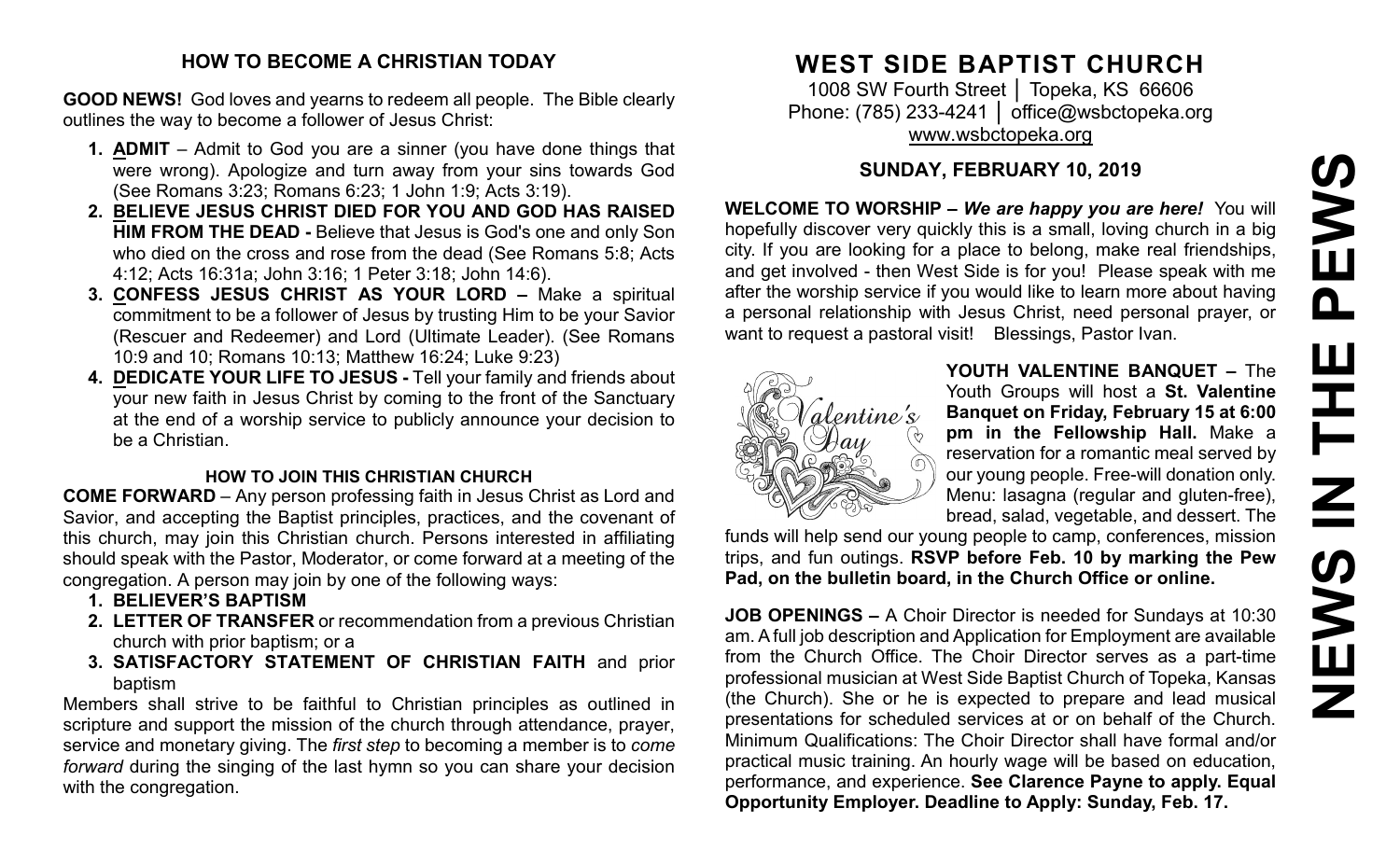**ACCOMPANIST / ORGANIST –** Accompanist/Organist is needed for Sundays at 10:30 am, choir rehearsals, and special services. Candidate should possess excellent piano and organ skills. The Church Organist serves as a part-time professional musician at West Side Baptist Church of Topeka, Kansas (the Church). She or he is expected to provide musical presentations and accompaniment for scheduled services at or on behalf of the Church. Minimum Qualifications: The Church Organist shall have formal and/or practical music training. An hourly wage will be based on education, performance, and experience **See Clarence Payne for info or to apply. Equal Opportunity Employer. Deadline to Apply: Sunday, Feb. 17.** 

**BIBLE STUDY -** Come for the one-hour small group study of the biblical book **"FIRST PETER" on Wednesdays at 10:30 am in Holmer Hall**. Bible studies are free and open to the public.

#### **CHILDRENS ACTIVITY BAGS AND BULLETINS – We are glad to have**

**children in worship!** Activity bags filled with coloring pages, crayons, and other items are available for preschool and elementary-aged children near the sanctuary door. **Enjoy the bags and children's bulletins**. Please take home your artwork.



Place the bags on the front pew after the worship service so we can restock them.

#### **FAREWELL CELEBRATION** – **Join the Choir, Worship Committee, and Worship Team for a grand celebration of Janet Nyfeler's years of ministry and service at West Side Baptist Church.** Janet will be fulfilling a



long-time dream of moving to Arizona. **Refreshments will be served during a reception on Sunday, February 24 after the worship service in Holmer Hall**. Donate cash or checks for a love gift to honor Janet. Please by give your cash or checks (payable to West Side) to Lynda Cokeley in the Church Office or the Clarence Payne, Chair of Personnel. See Jan Mauck to volunteer to serve refreshments. See Brice or Colleen Smith for information about the special program during the reception.

#### **WEEKLY CALENDAR**

| <b>SUNDAY, FEBRUARY 10</b> | <b>CHURCH VOCATION SUNDAY</b> |
|----------------------------|-------------------------------|
| 9:15 am                    | <b>Sunday School</b>          |
| $10:30$ am                 | Worship Service (S)           |

#### **MONDAY, FEBRUARY 11**

| $9:00$ am         | Music Committee (HH)        |
|-------------------|-----------------------------|
| $9:00 - 11:00$ am | <b>Baby Closet Ministry</b> |
| $4:30 \text{ pm}$ | Personnel Committee (HH)    |

#### **TUESDAY, FEBRUARY 12**

| $6:00 \text{ pm}$ | Capital City Men's Chorus (FH)     |
|-------------------|------------------------------------|
| $6:00 \text{ pm}$ | Council of Ministries Meeting (HH) |

#### **WEDNESDAY, FEBRUARY 13**

| $10:30$ am       | Bible Study (HH)                     |
|------------------|--------------------------------------|
| $3:30 - 5:30$ pm | Fruit & Vegetable Food Pantry (FH)   |
| $5:00 - 7:00$ pm | <b>Baby Closet Ministry</b>          |
| $5:30 - 6:00$ pm | WWW Supper (FH)                      |
| $6:00 - 7:00$ pm | WWW Bible Club and Adult Bible Study |
| $7:00 - 8:00$ pm | Choir Practice (S)                   |
|                  |                                      |

#### **THURSDAY, FEBRUARY 14**

| $1:00 - 3:00$ pm | <b>Baby Closet</b> |
|------------------|--------------------|
|------------------|--------------------|

| FRIDAY, FEBRUARY 15 | <b>Pastor's Day Out-of-the-Office</b>   |
|---------------------|-----------------------------------------|
| $6:00 \text{ pm}$   | Youth Valentine Banquet Fundraiser (FH) |

#### **SATURDAY, FEBRUARY 16**

| <b>Worship Team Practice</b><br>$1:00 \text{ pm}$ |
|---------------------------------------------------|
|---------------------------------------------------|

#### **SUNDAY, FEBRUARY 17**

| $9:15$ am         | <b>Sunday School</b>   |
|-------------------|------------------------|
| $10:30$ am        | Worship Service (S)    |
| $2:00 \text{ pm}$ | Mission Committee (HH) |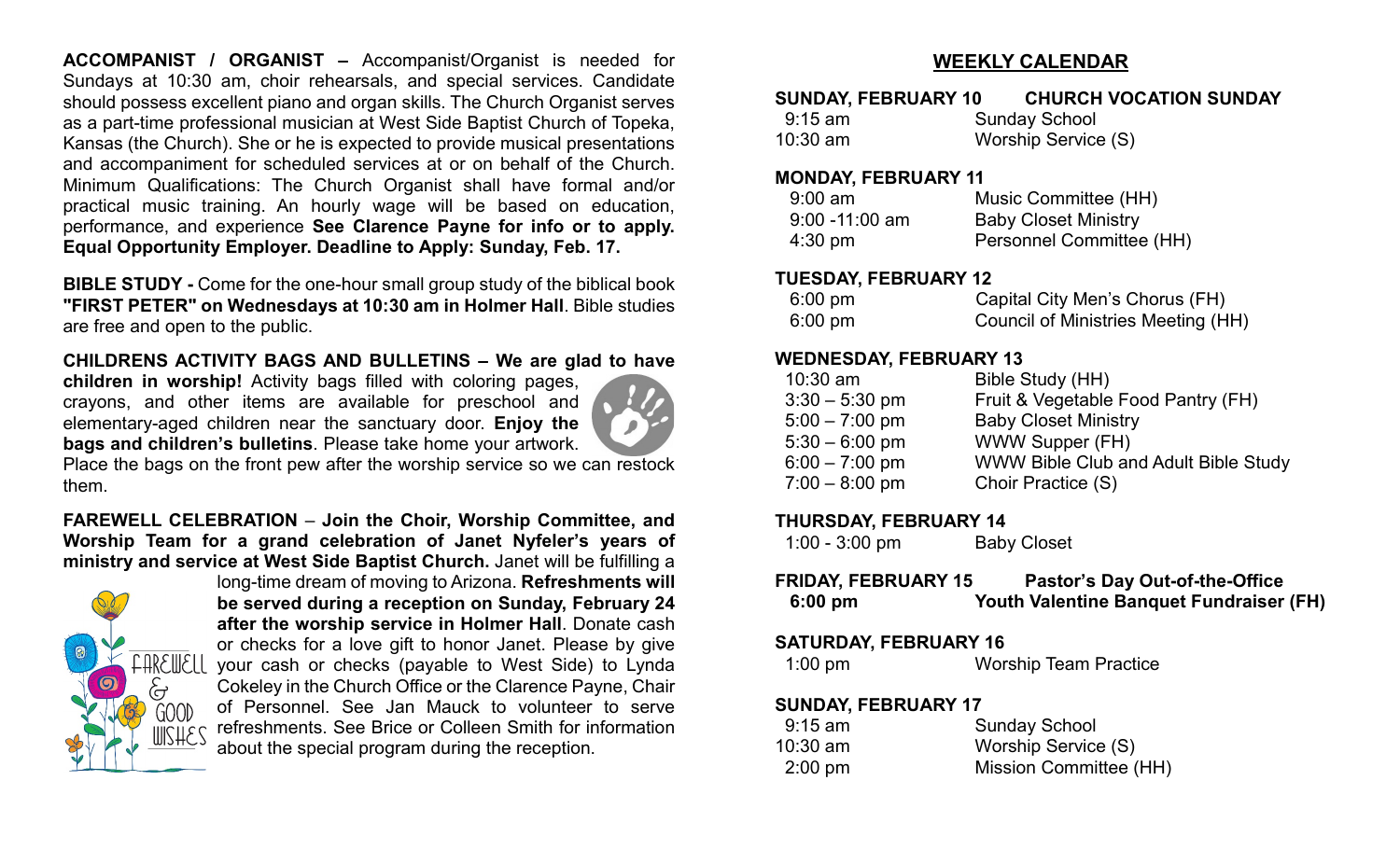### **IN OUR THOUGHTS AND PRAYERS**

Al Carpenter – Healing for health concerns Bradley Carpenter – Healing for health concerns Harry and Pat Carpenter – Healing for health concerns Pat Carreno – Healing for health concerns Wayne Cottril – Healing for health concerns Larry Gill – Healing (Harry Carpenter's Friend) Emily Hersh – Travel and stay in Argentina Janice and Karen Kirby – Healing for health concerns Ernie and Judy Longstaff – Healing for health concerns Jan Mauck – Healing for health concerns Nancy May – Healing for health concerns Marie Merrifield – Healing for health concerns Cale Miller – Healing for health concerns (Harry's Friend) Pat – Healing for health concerns (Virginia Mansfield's friend at Brewster Pl) Becky and Terry Poe – Healing for health concerns Jill Roesler – Healing for health concerns Keith Springer – Healing for health concerns (Marianne Spano's brother) Lola Zab - Healing for health concerns (Marianne Spano's sister)

ABCUSA General Secretary – Dr. Lee Spitzer – health concerns ABC of the Central Region Ex. Minister – Dr. Gregg Hemmen and staff

# **HOMEBOUND & CARE FACILITIES:**

\*Portia Allbert \*June Cunningham – Brewster Place \*Mae Martin – Plaza West \*Shirley & Larry Dell \*Renea May \*Helen Farrar –Plaza West \*Rogene Moody \*Gerald Haney – \* \*Ken Paslay – Atria Place \*Russ Hunter – \*Theo Penny \*Mary Lou Johnson – Aldersgate \*Edward Perkins – Frazier H \*Alice Kieffer \*Juanita Plankinton \*Etta Landis –Capital Ridge \*Hazel Smith-Tindall

- 
- 
- 
- 
- 

**FINANCIAL GIVING** – Thank you for the generous support of the work of God in and through West Side Baptist Church. Donations report:

|                             | 02-3-2019    | Y-T-D Rec'd | <b>Y-T-D Goal</b> |
|-----------------------------|--------------|-------------|-------------------|
| <b>General Fund</b>         | \$4,242.00   | \$4,242.00  | \$21,247.00       |
| <b>Sunday School</b>        | \$<br>10.53  | \$<br>10.53 | 30.00<br>\$       |
| <b>Building Maintenance</b> | \$<br>65.00  | \$<br>65.00 | \$1,125.00        |
| Fellowship/Benevolence \$   | 65.00        | \$<br>65.00 | 375.00<br>\$      |
| <b>Youth Fund Income</b>    | \$<br>79.83  | \$<br>79.83 |                   |
| DG – Doorstep               | \$<br>42.00  | \$<br>42.00 |                   |
| <b>Rent Income</b>          | \$<br>600.00 | 600.00      |                   |

**FRUIT & VEGETABLE FOOD PANTRY –** Free bread, fruits, and vegetables on **Wednesdays from 3:30 pm to 5:30 pm** or while supplies last**.** Volunteers are needed to help unload, set-up, and distribute food. **2018 Report: 6,389 individuals (3,263 adults, 2,417 children, plus 709 seniors) in 1,884** families received **34,519** pounds of free food and supplies. The Fruit & Vegetable Food Pantry will



be open on Wednesdays, February 6, 13, 20, and 27. *\*All food is available at no cost. Please donate reusable grocery bags.* We can no longer use the plastic bags.

**SOUPER BOWL OF CARING – Thank you for helping the Youth Groups collect 98 cans of soup, 27 boxes of crackers, and \$42.00 in loose change for Doorsteps, Inc. on Super Bowl Sunday, Feb. 3.** Thank you to Chuck Cozad, our Doorstep representative, for transporting these items, plus the church's K-State raffle basket for the upcoming fundraiser.



**REMEMBER MEMBERSHIP CAMPAIGN –** On the first Sunday of the new church year (December thru November) 2018- 2019, members will be invited to come forward to renew their baptismal vows and membership covenant in the month they joined the congregation.

We rejoice with the following persons who call us their Church Family and West Side Baptist Church their spiritual home:

| • Rogene Moody        | Letter         | 02-27-1963 56 Years |  |
|-----------------------|----------------|---------------------|--|
| $\bullet$ Rebecca Poe | <b>Baptism</b> | 02-20-1972 47 Years |  |